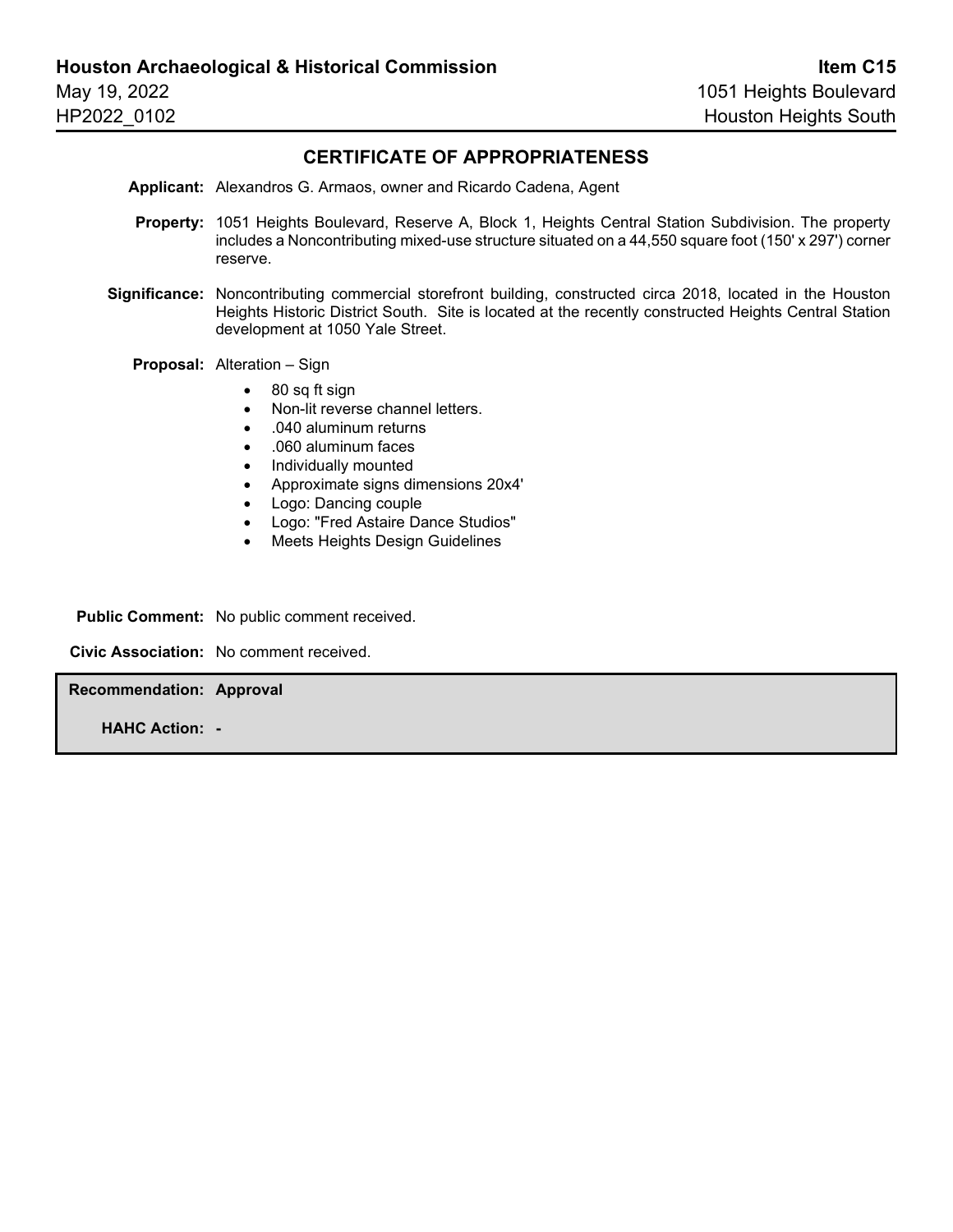#### **APPROVAL CRITERIA**

#### ALTERATIONS TO NONCONTRIBUTING STRUCTURES

Sec. 33-241.1(b): Director shall issue a certificate of appropriateness for the alteration, rehabilitation, or restoration of a non-contributing structure or an addition to a **noncontributing structure in an historic district** upon finding that the application satisfies the following criteria, as applicable:

| S.                               |  | D NA |     | S - satisfies D - does not satisfy<br>NA - not applicable                                                                                                                                                                                                                                                                                                                                                                                                     |
|----------------------------------|--|------|-----|---------------------------------------------------------------------------------------------------------------------------------------------------------------------------------------------------------------------------------------------------------------------------------------------------------------------------------------------------------------------------------------------------------------------------------------------------------------|
|                                  |  |      |     | For an alteration, rehabilitation, or restoration that does not require the removal or replacement of the<br>structural elements, not including the foundation, within 67 percent of the structure:                                                                                                                                                                                                                                                           |
| $\bowtie$                        |  |      |     | (a) The proposed activity must recognize the building, structure, object or site as a product of its own<br>time and avoid alterations that seek to create an earlier or later appearance; and                                                                                                                                                                                                                                                                |
| $\boxtimes$                      |  |      |     | (b) The proposed activity must match the architectural features, materials, and character of either the<br>existing noncontributing structure or the contributing structures within the context area.<br>While at 80 sq ft, this sign is larger than others onsite. However, it is appropriately scaled to such a<br>large complex and so matches the character of the existing noncontributing structure.                                                    |
|                                  |  | IХ   | (2) | For an alteration, rehabilitation, or restoration that requires the removal or replacement of the<br>structural elements, not including the foundation, within 67 percent or more of the structure, the<br>director shall refer the application to the HAHC, which shall approve a certificate of appropriateness<br>if the result of the project conforms to the requirements for new construction in a historic district in<br>section 33-242 of this Code. |
| <b>HEIGHTS DESIGN GUIDELINES</b> |  |      |     |                                                                                                                                                                                                                                                                                                                                                                                                                                                               |
| IX                               |  |      |     | In accordance with Sec. 33-276, the proposed activity must comply with the City Council approved<br>Design Guidelines.                                                                                                                                                                                                                                                                                                                                        |

Only signs under 25 square feet may be administratively reviewed.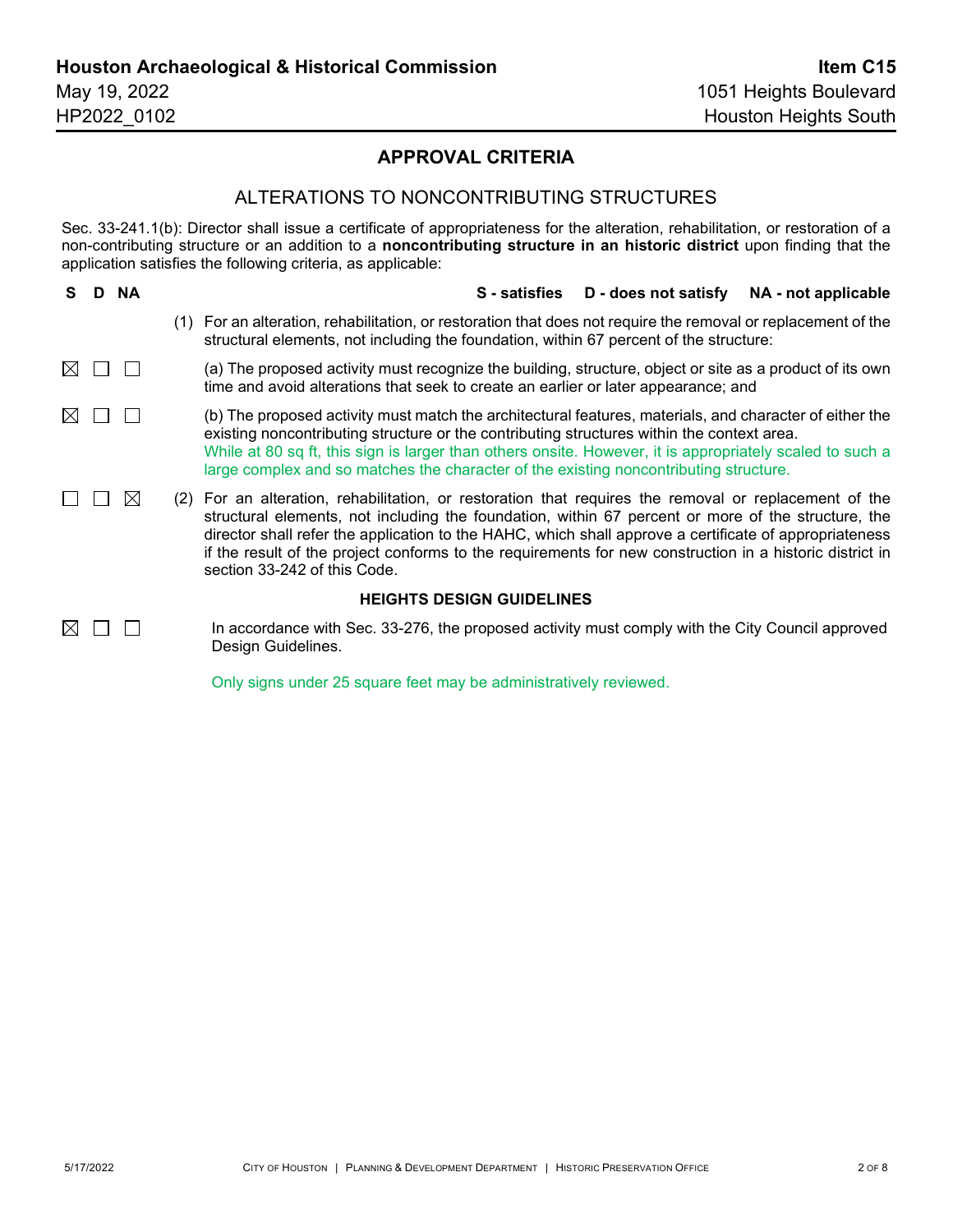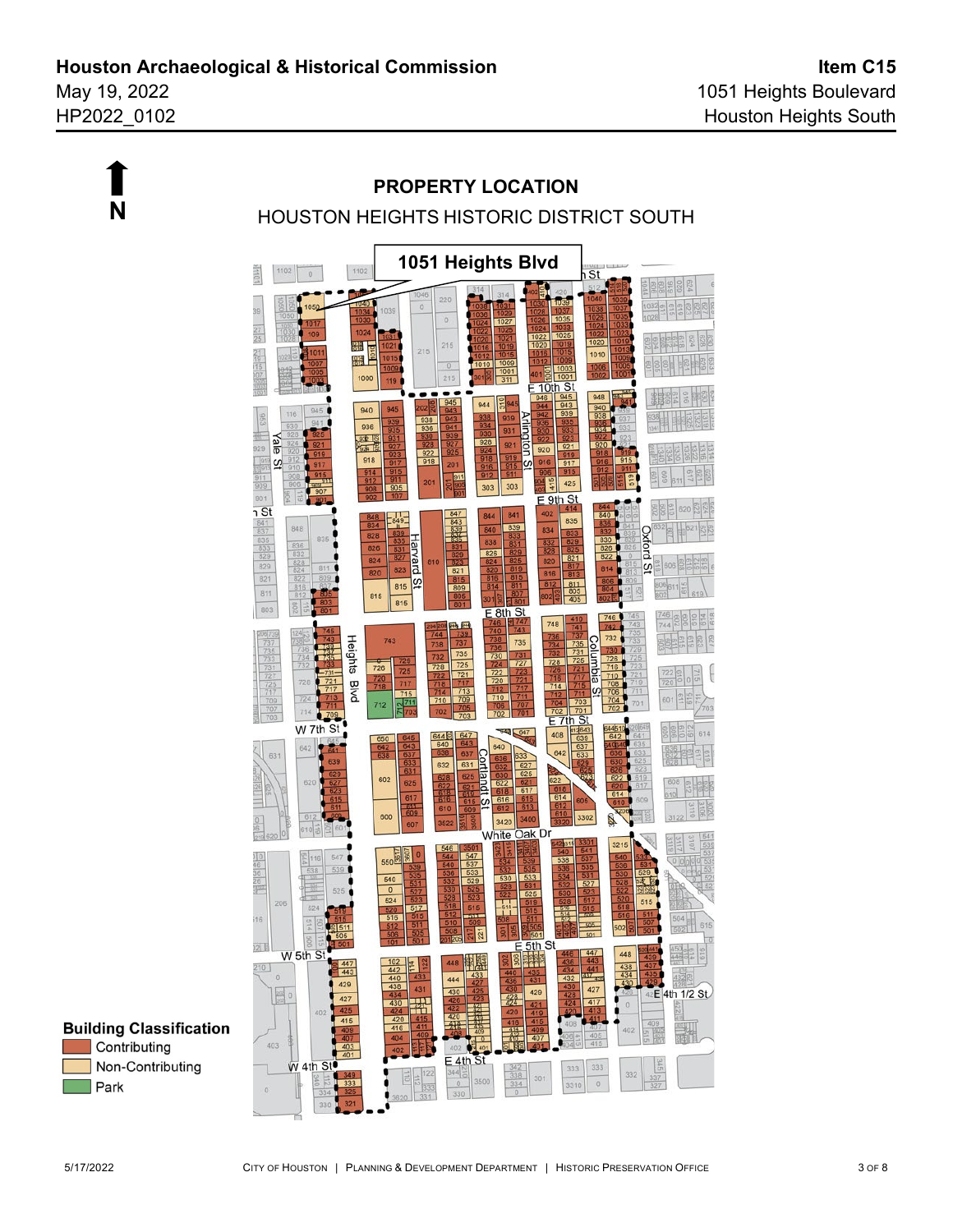**AERIAL VIEW**





**Sign Location** 



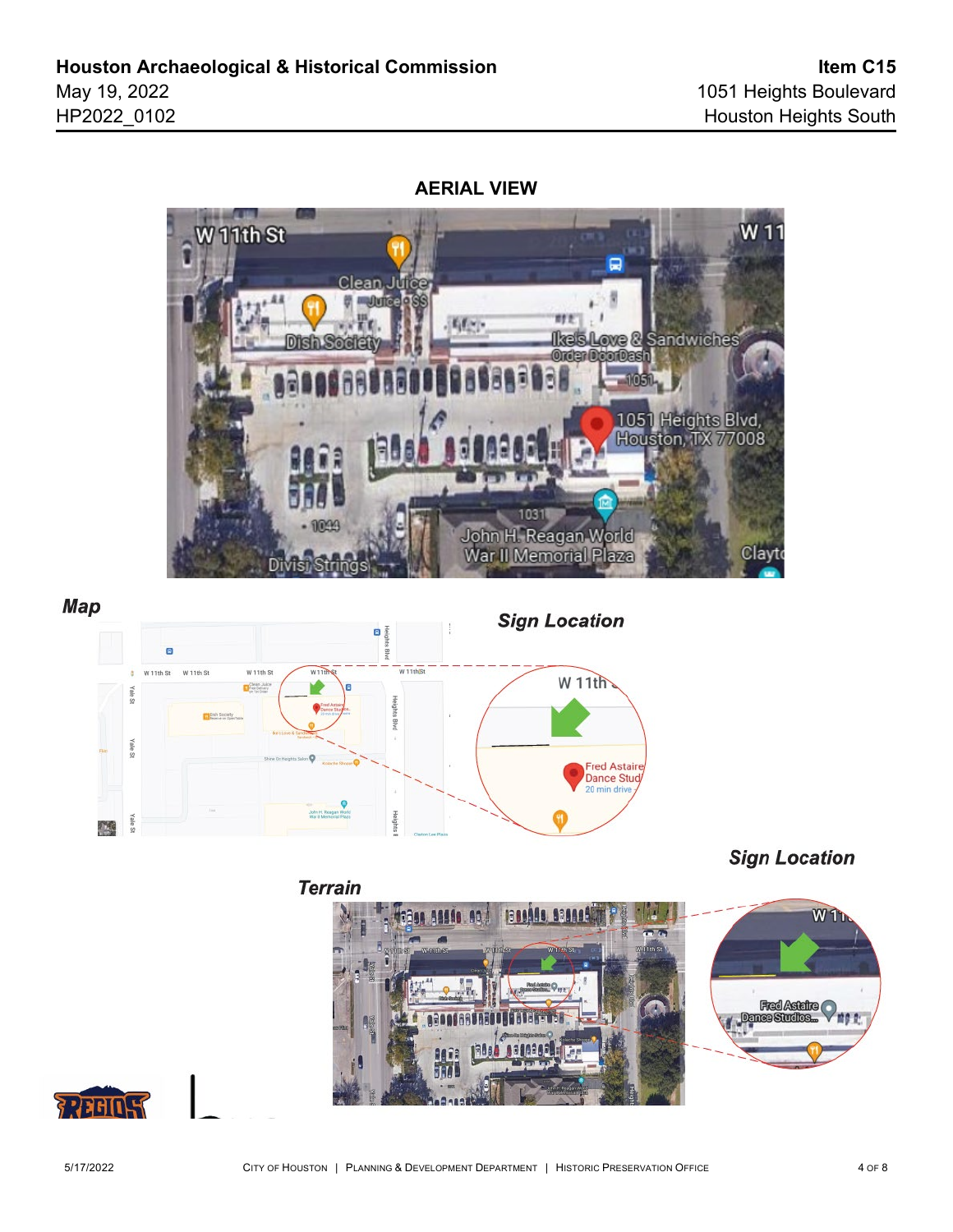#### **FRONT ELEVATION FACING W 11TH**





## **LEFT SIDE VIEW**

**RIGHT SIDE VIEW** 



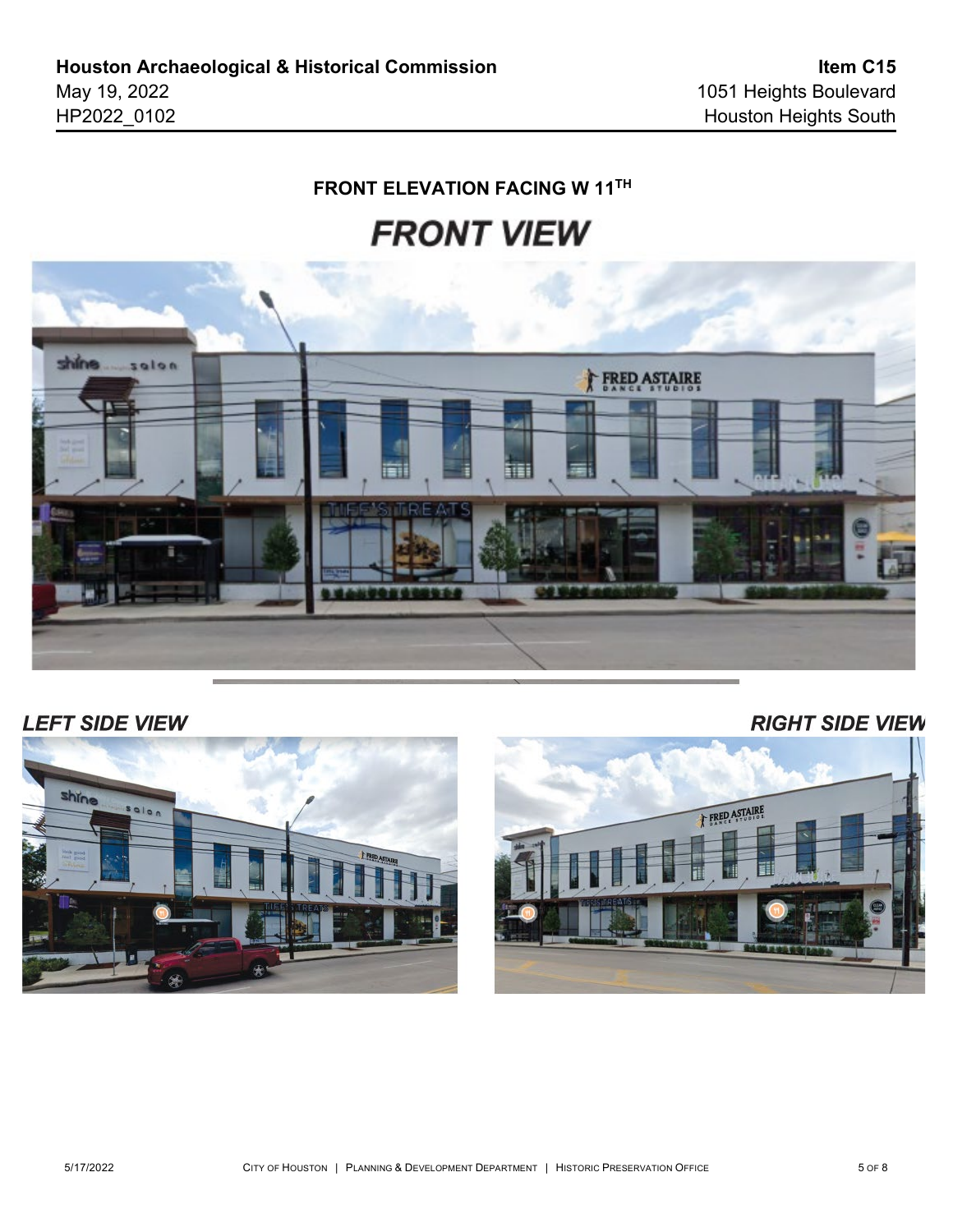**SIGN PLACEMENT**

# **Non-lit Reverse Letters Sign Individually Mounted**

1051 Heights Blvd. Ste. 230, Houston, TX 77008



**Whole Sign** 80 Sq. ft. Approx.

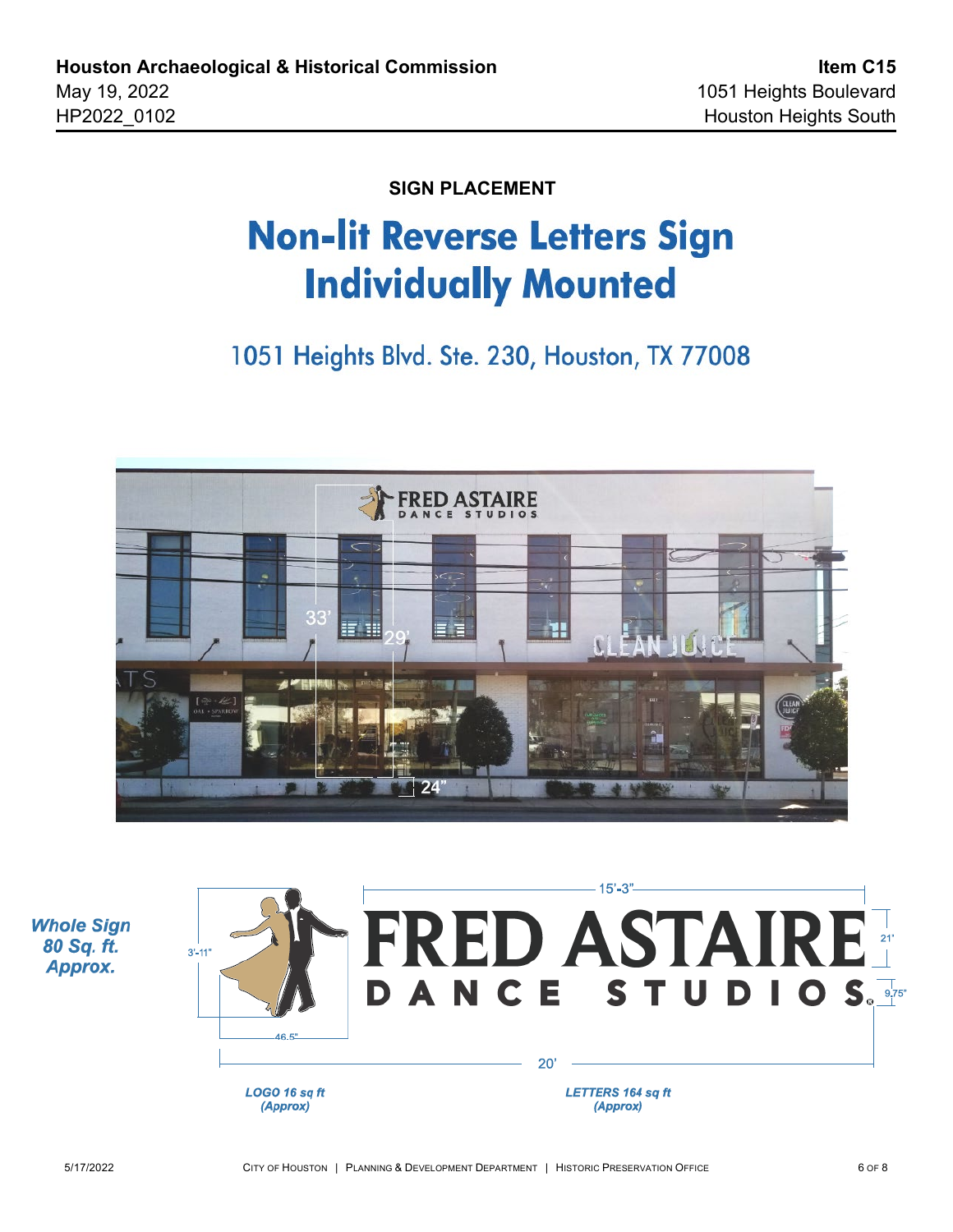

## **CONSTRUCTION DETAILS:**